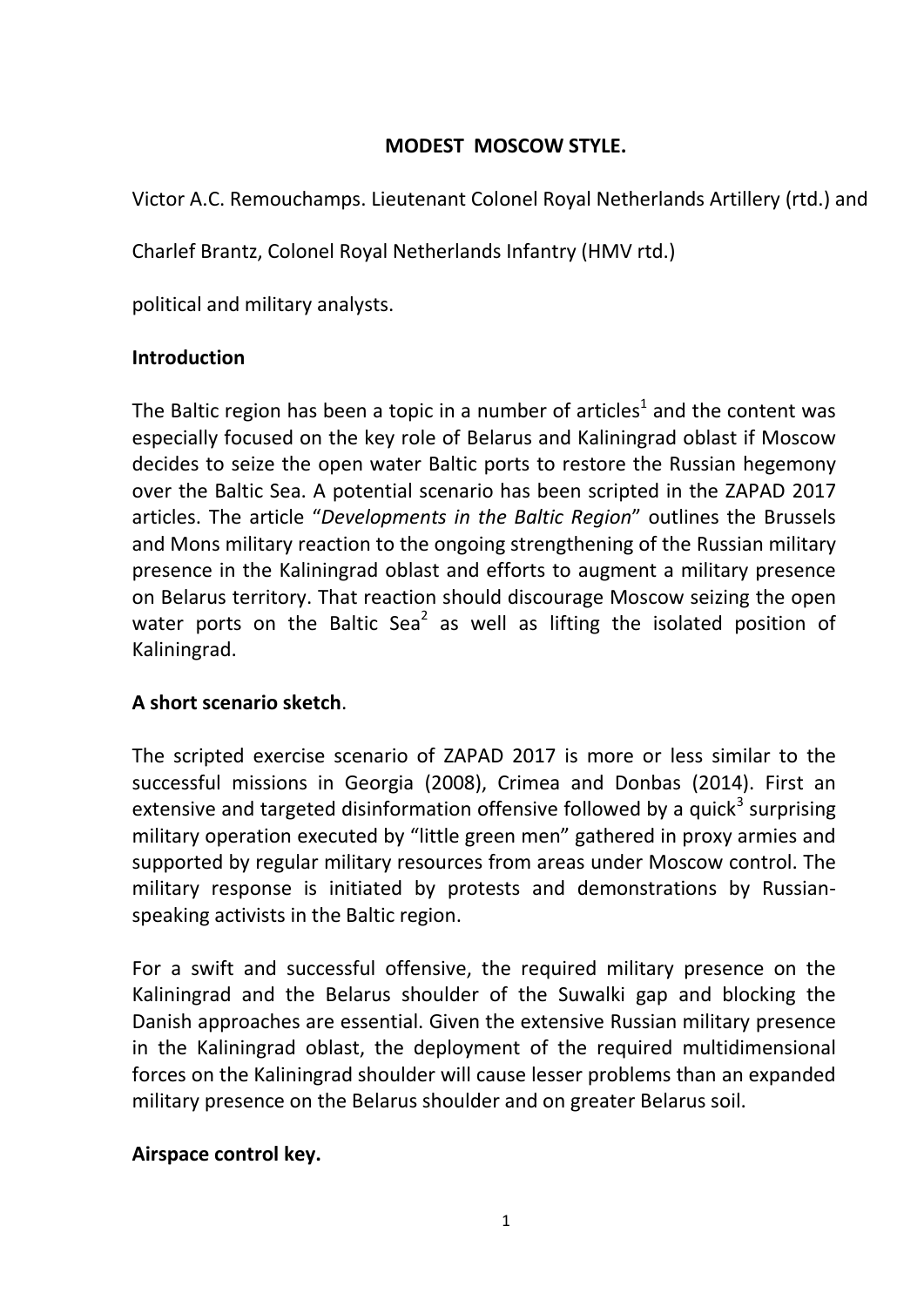

#### **РАСПОРЯЖЕНИЕ**

#### ПРЕЗИДЕНТА РОССИЙСКОЙ ФЕДЕРАЦИИ

#### О подписании Соглашения между Российской Федерацией и оснивании от оснивании последует в республикой Беларусь о российской авиационной базе<br>на территории Республики Беларусь

Принять предложение Правительства Российской Фелерации о граниза предаления гравительного технологической федерацией и<br>подписании Соглашения между Российской федерацией и<br>Республикой Беларусь о российской авиационной базе на территории Республики Беларусь.<br>Поручить Минобороны России провести с участием МИДа

поручить иниколороны госсии провести с участиям игде,<br>России переговоры с Белорусской Стороной и по достижении<br>договоренности подписать от имени Российской Федерации<br>указанное Соглашенне, разрешив вносить в его проект, од Правительством Российской Федерации, изменения, не имеющие принципиального характера.



**HARRY** 

fighting invading Russian troops.

Offensive operations without a multidimensional airspace control is an act with suicidal consequences. Despite the favorable combat power ratio in the region, Moscow still wants to have an effective and standing air and airspace defensive component deployed on Belarus territory to effectively protecting operations in the Suwalki region, and supporting amphibious operations on the Baltic ports from the Kaliningrad oblast.

The combination of airspace platforms and airspace defensive ground forces must also block NATO ground en airspace reinforcements deployed to disrupt and/or stop Russian operations and support NATO troops in Poland and the Baltic States

In 2014 Moscow tried to force Minsk concurring to the deployment of a number of Russian air force bases on their territory<sup>4</sup>. However, Minsk has still not given in to the repeated Moscow requests and the concept agreement is probably still catching dust in one of the cupboards of Luksahenko´s office. Nevertheless, in the run-up to a final approval, Minsk sanctioned the establishment of two small headquarters on Belarus territory: a radar station in Baranovichy (a Belarus airbase and headquarters of the Minsk Air component) and a naval communication center at Minsk.

### **Minsk balking at a standing Moscow military presence.**

In 2016, Moscow outlined a plan to deploy a Russian air cover on Belarus territory and discussed it extensively with Minsk<sup>5</sup>. For a successful CAS campaign supporting the offensives to the Baltic ports, closing the Suwalki Gap and disrupting and stopping NATO air and ground forces, a multidimensional air cover should be deployed as close as possible to the Baltic states borders. Unfortunately that plan never matured and therefore was never executed. Two developments were to blame: the weak Belarus economy, the waning Russian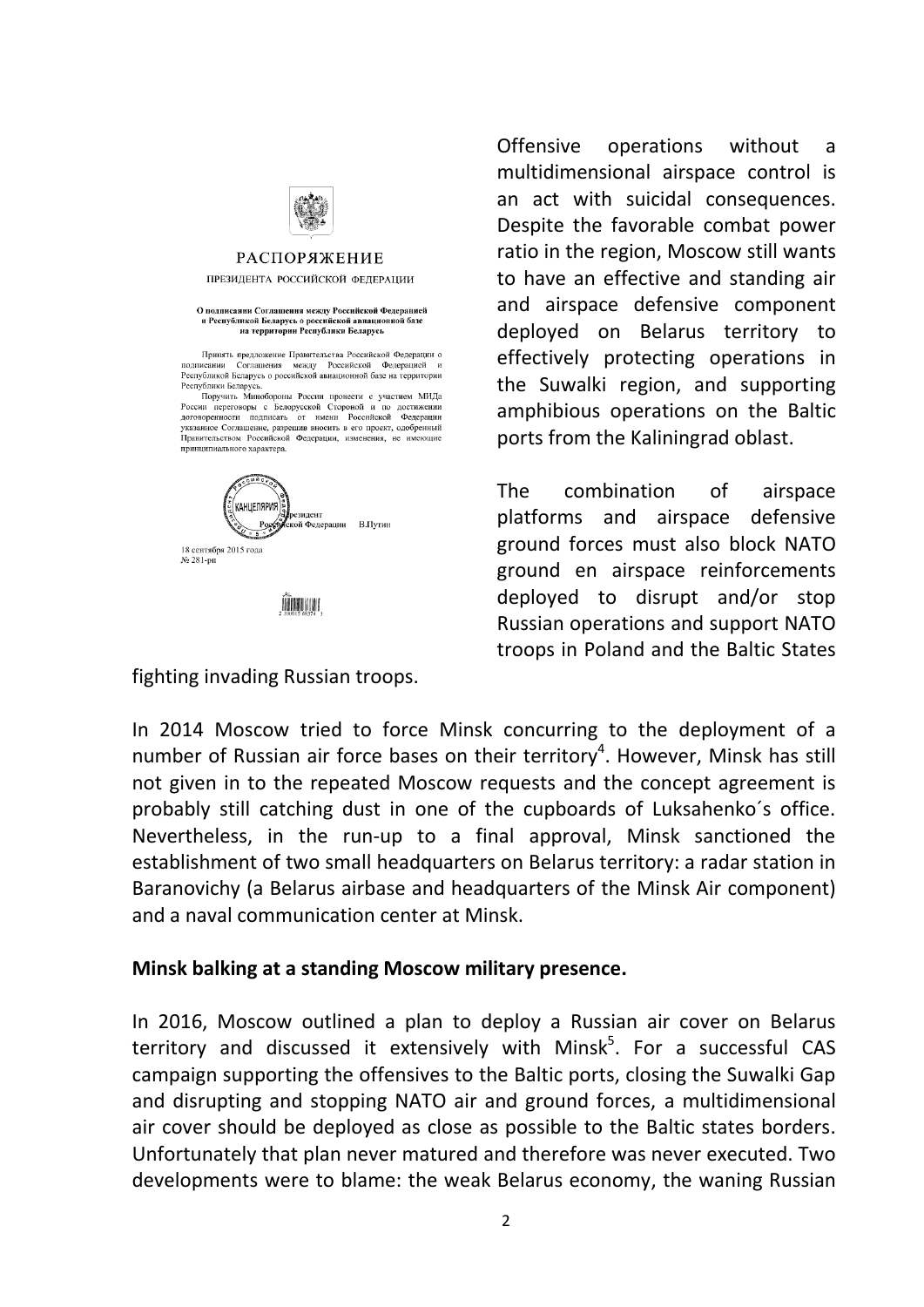support due to the effects of the sharpening western sanctions and the positive political posture of European nations towards Minsk. Lukashenko was more or less forced to seek for European economic support and tried to distance himself from Russia´s Ukraine policy strengthening the relations with its neighbor. Consequently, Lukashenko grew less interested in a standing deployment of Russian troops on Belarus territory and he stalled the plan ad infinitum.

In the run-in to and during ZAPAD 2017, the air component issue came up again. In official statements for internal and international consumption, Lukashenko made it crystal clear that given the scripted scenario of ZAPAD 2017, Minsk permitted Moscow to temporarily and locally deploy troops on Belarus territory. After ENDEX all Russian troops should leave Belarus. Nevertheless, Moscow attempted in 2019 again to convince Minsk that a Russian multidimensional air component would benefit Belarus's security. However, Lukashenko still seeking western help to bring the Belarus economy up to speed, countered the request claiming Belarus has sufficient military means to protect Belarus against any military aggression. Lukashenko´s posture to deny Moscow its military pressure to squeeze the Baltic states to meet its political demands , frustrated the men in the Kremlin and forced them to find another solution.

# The relevance of Astravyets/Ostrovets<sup>6</sup>.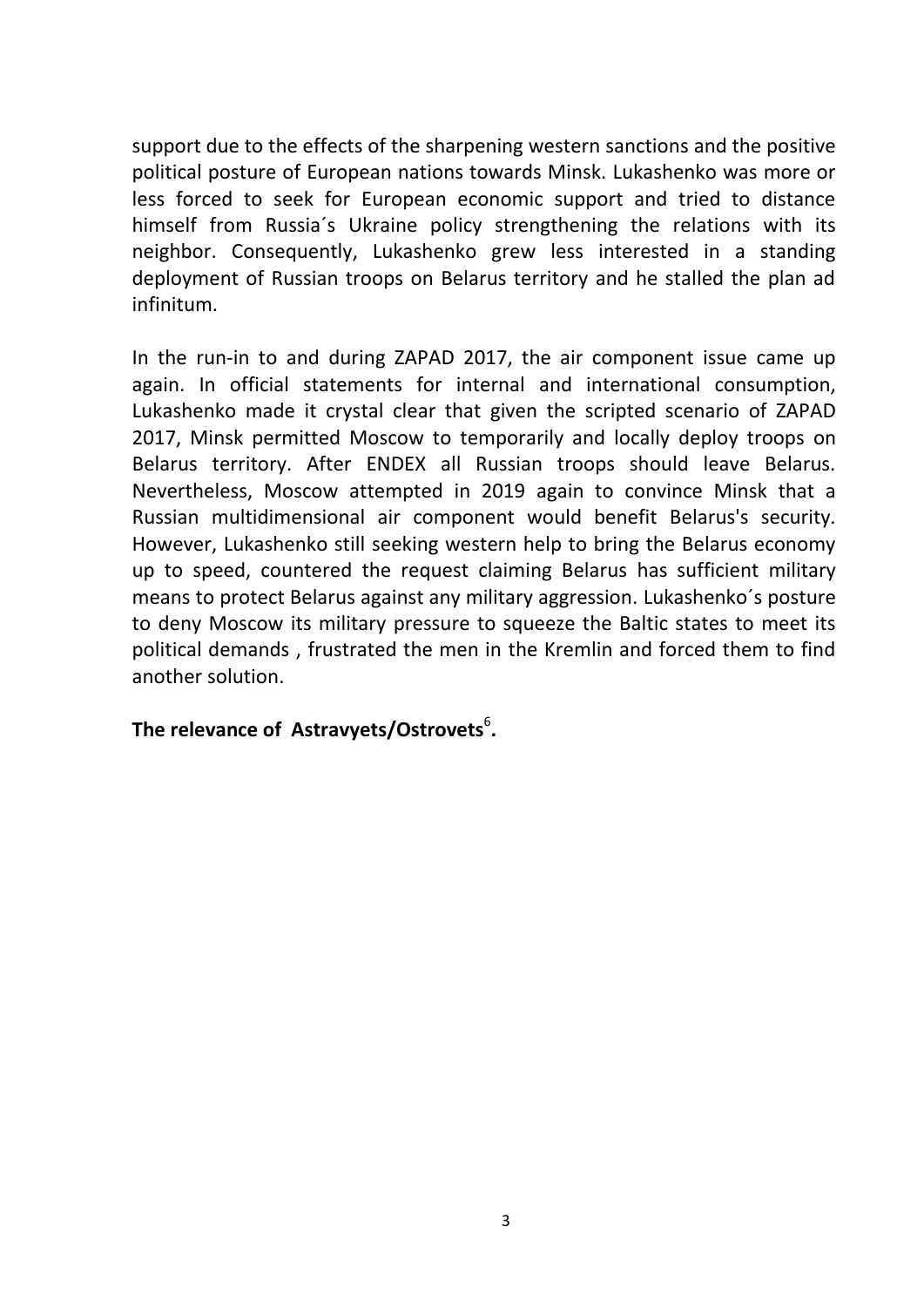

The location of the Astravyets NPP, clearly visible from the TV tower in Vilnius

That solution could be found in the Astravyets/Ostrovets region. In 2009, Minsk permitted Moscow to deploy a small military contingent to protect the construction of a nuclear plant. That plant was part of the 2009 blood brother agreement between Minsk and Moscow.

Astravyets/Ostrovets option in the Grodno region about 45 K´s from the Vilnius, the Lithuanian capital was for several reasons quite a surprise. It was not in line with:

- The proposals of the committee ordered to find a suitable location for the nuclear plant.
- Internationally accepted rules established by the *International Atomic Energy Agency; the IAEA stressing* that a new nuclear plant should not be built within a radius of 100 kilometers from a large urbanized area.
- The caution not to build in a "*heightened seismic risk area*<sup>7</sup>" in the eastern Baltic region.

Three solid arguments to default the Grodno region, but not surprisingly, Moscow ignored those arguments and prioritized its military requirement to the safety of the regional Belarus population and the fierce protests of the Baltic states. In 2009, it accommodated to the Moscow decision and it may have rejected that in 2019.

Although, a 2019 Belarus media report of the *Vo Slavu Rodiny* presented a 2009 déjà vu. More about that later in the text.

*Rosatom* the (then) Russian energy giant financed the bulk of the construction costs and the costs of fuel (for *2 VVER 1200 reactors*), education and training of operators, controllers and the supporting staff for the nuclear plant. Under the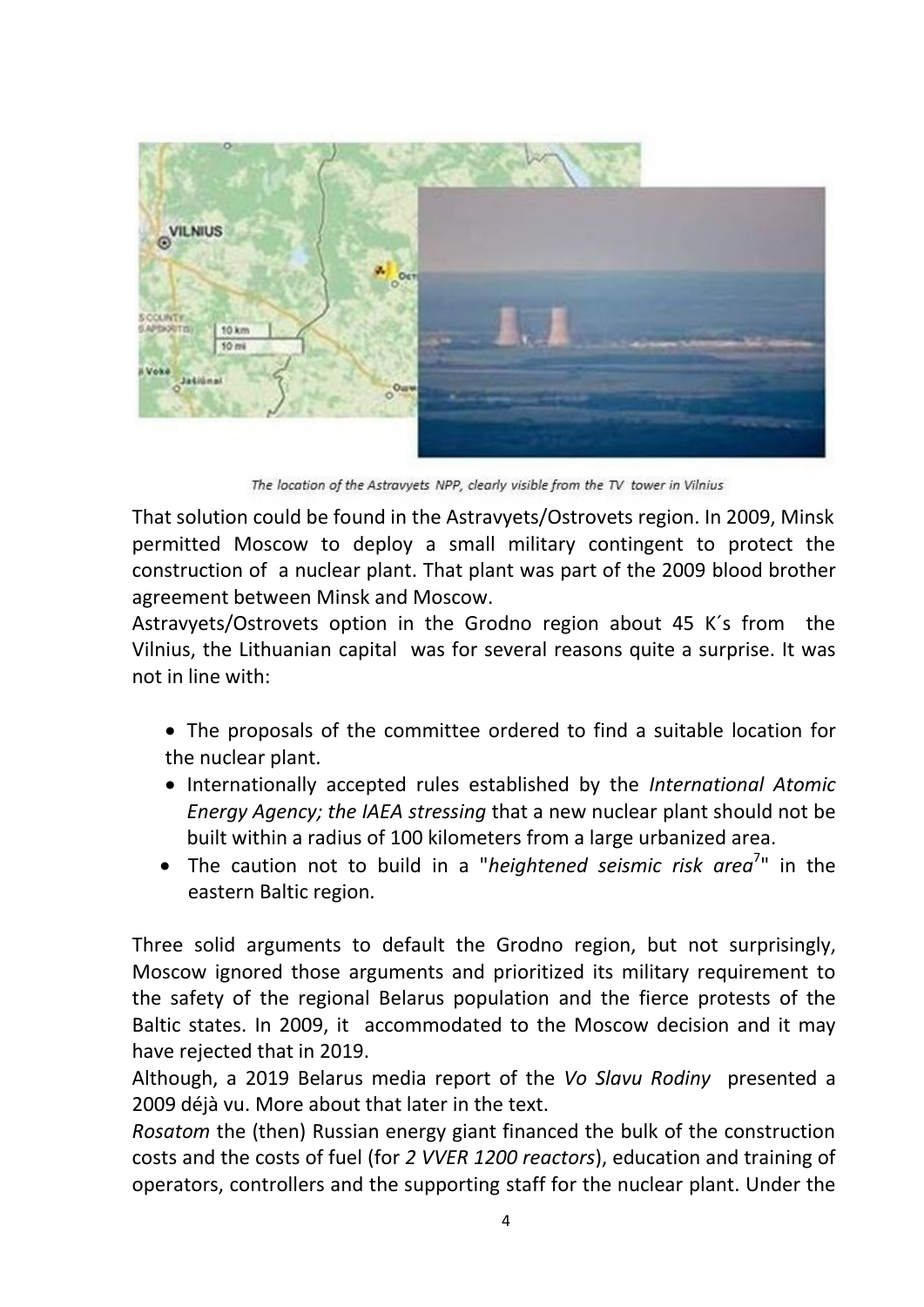Russian pretense that the construction of the nuclear power plant should be protected by a "modest" security detachment commanded by a Belarus military supported by personnel trained in St. Petersburg under Belarus's supervision, Lukashenko agreed.

### **Modest Russian Style***.*



The new building for housing and office facilities

*Vo Slavu Rodiny*, a media source from the Belarusian Ministry of Defense, clarified the Moscow and Minsk 2009 interpretation of the term *modest* in a report highlighting the opening of the staff building for that *modest* detachment. The gullible, simpleminded viewer was extensively presented the new command post, barracks (translated as

housing) and office facilities all in one vast building, hardly be classified as *modest*.



Air Defense system TOR-M2



Installation of the newly erected buildings

Source: BeIT, www.balta.by **BUK: wiki commons** 

Air Defense system BUK-MB3K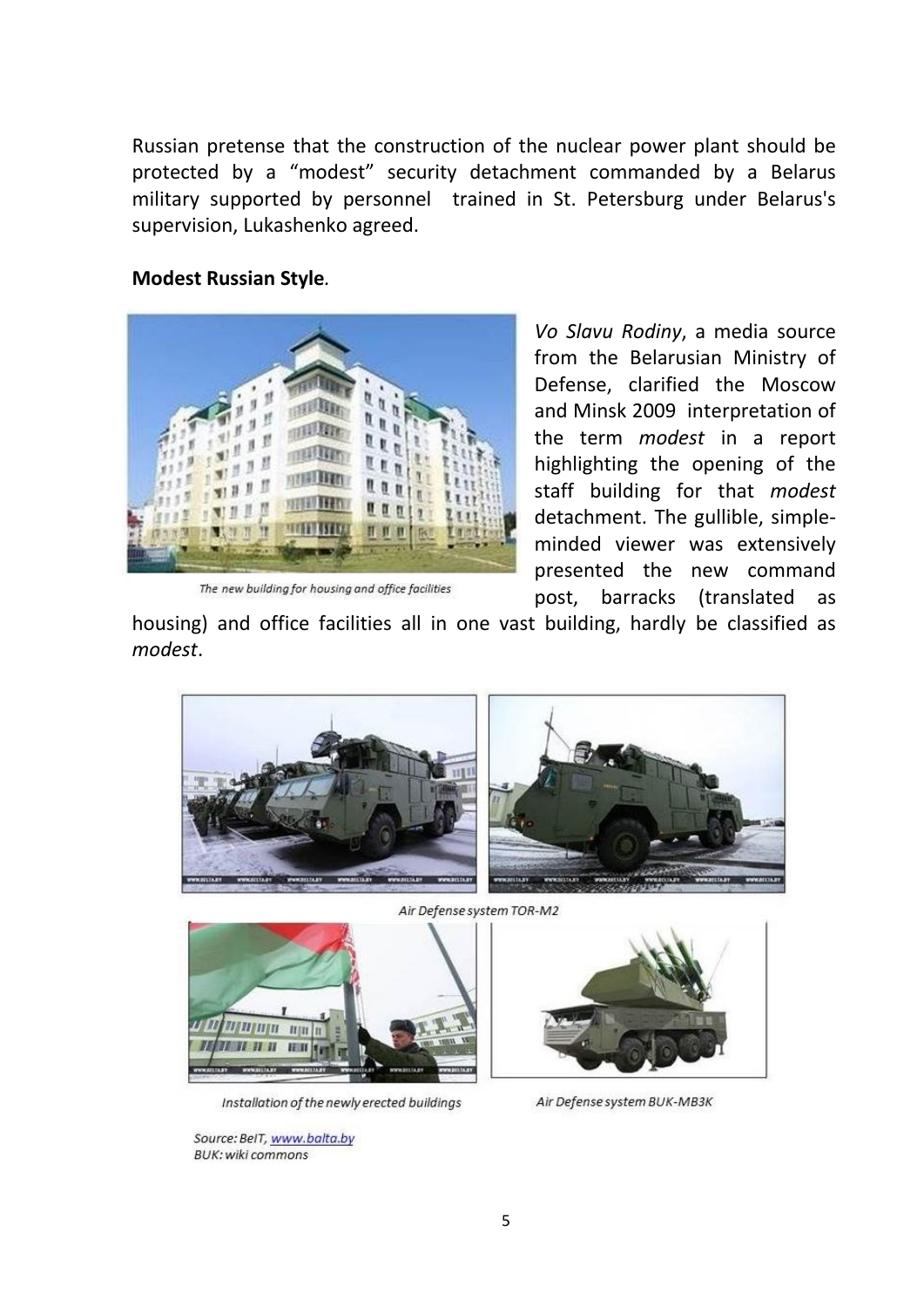The 7434 (independent) battalion of the Belarusian Ministry of the Interior is the "modest" military detachment housed in the building. The detachment will be commanded by a Belarus general<sup>8</sup> supported by a mixed staff of Belarusian and Russian personnel trained in Belarus, Russia and Kazakhstan. That modest detachment has been equipped with an air defense unit and a small ground component.

The air defense unit is 1146 Guard Guided Weapon Air Defense Regiment with the TOR-M2 and the ground component is armed with armored infantry vehicles of the BTR-70 MB1 type. To stress the multidimensional character of the detachment, it will have a flight strip initially to facilitate smaller platforms such as the YAK 130, but with the potential for larger and heavier armed platforms. Officially, the detachments is only 300 troops stark, but it is unclear how an air defense organization of more than 20 vehicles with a strength of at least 600 soldiers fits into the 300 troops workforce.

For the frequent Russia follower, it is very clear that this modest detachment is regular multidimensional military unit that has substantially more than 300 troops and may have a number that is substantially higher and may trump the 1000 troops number. Presumably those 300 troops will only relate to staff and supporting component.

# **A future Nightmare.**

In 2009, a decennium ago, Moscow laid the foundation of an extensive Russianoriented multi-dimensional military component in Astravyets / Ostrovets , the foundations were laid for, Hidden for western eyes, the separate components can be rapidly expanded into an effective assault force and the flight strip can be adapted for CAS platforms of the SU 27 type. Reinforcing the ground component with combat will be a piece of cake. Given the Crimea and Donbas and the masking options, reinforcement in a step by step framework may become a reality in the near future. Moscow has agreed to deliver the famous BUK-MB3K $<sup>9</sup>$  on an MZKT-69225 chassis, which means that the modest military</sup> contingent of Astravyets will have a formidable AD component in the short term.

Although currently the detachment is still under Belarus's command, Moscow has included a clause stating that Russian equipment may be deployed without Belarus' permission. One does not need to have a great insight in military matters to predict that Moscow has planned Astravyets / Ostrovets years ago to be the vehicle for a relevant assault force on Belarus territory close to the borders of the Baltic States and the Suwalki gap.